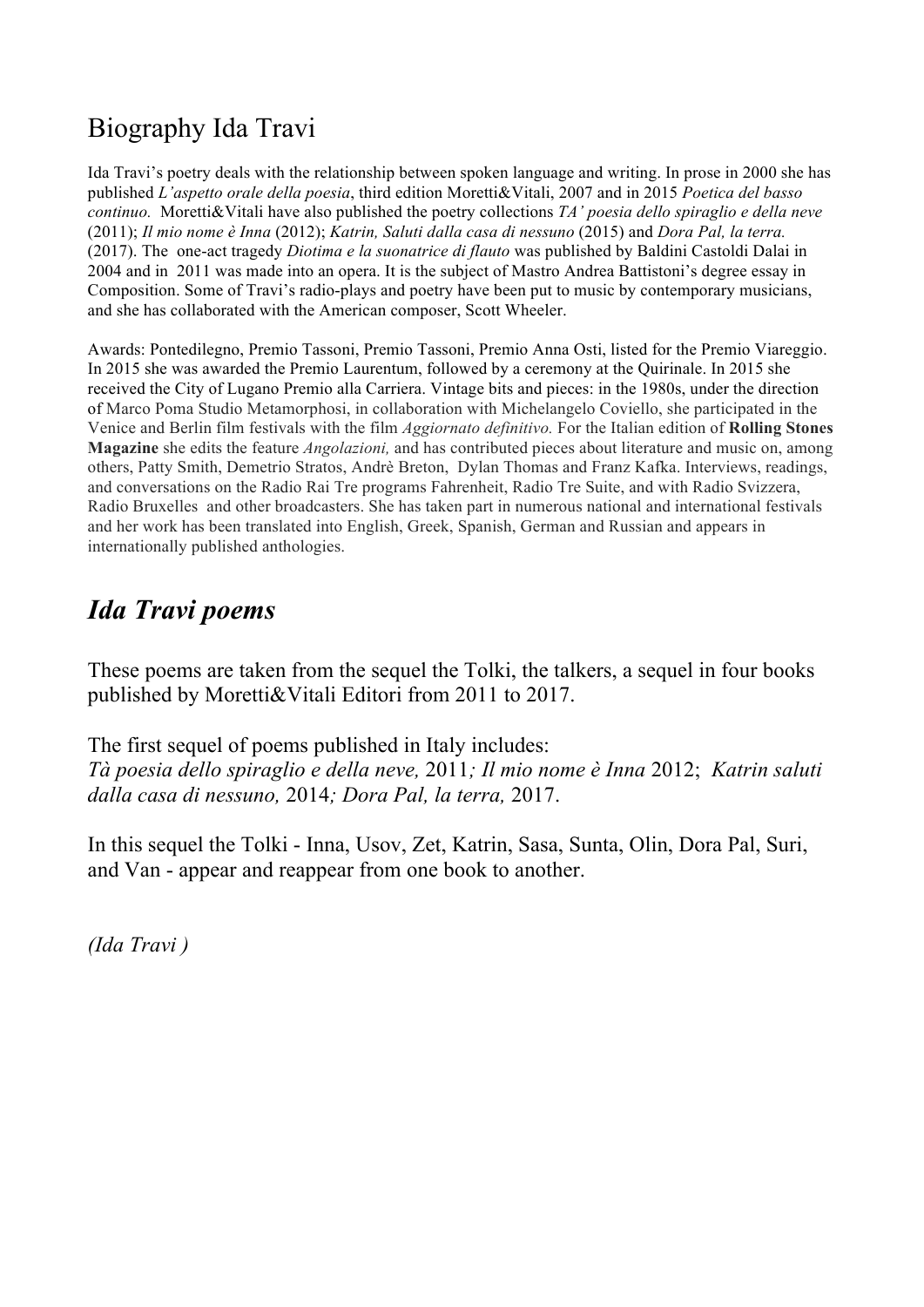| (con la testa sotto la foglia)                                           | (with its head under the leaf)                                      |
|--------------------------------------------------------------------------|---------------------------------------------------------------------|
| Con la testa sotto la foglia<br>cresceva il nostro spirito               | With its head under the leaf<br>our spirit grew                     |
|                                                                          |                                                                     |
| cresceva cresceva<br>sfondava il tetto verde                             | and grew and grew<br>it broke through the green roof                |
| cadevano nel ferro le barriere                                           | the barriers fell into the iron                                     |
|                                                                          |                                                                     |
| io tenevo il tuo spirito in braccio<br>tu tenevi il mio viso in mano     | I held your spirit in my arms<br>you held my face in your hand      |
|                                                                          |                                                                     |
| oh carità, com'era<br>come eravamo spirituali quando eravamo<br>piccoli. | oh charity, how it was<br>how spiritual we were when we were small. |
|                                                                          |                                                                     |
|                                                                          |                                                                     |
|                                                                          |                                                                     |
| (ritorna in te)                                                          | (go back to being yourself)                                         |
| Ritorna in te, tògliti dalle rose                                        | Go back to being yourself,                                          |
| Alte nella loro natura svettano                                          | come away from the roses                                            |
| come irriducibili bandiere                                               | They stand tall in their nature                                     |
| non puoi discutere con le rose, Inna                                     | like indomitable flags                                              |
| hanno sempre ragione loro.                                               | you can't argue with roses, Inna                                    |
|                                                                          | they're always right.                                               |

Ida Travi da *Tà poesia dello spiraglio e della neve ©*Moretti&Vitali Editori 2011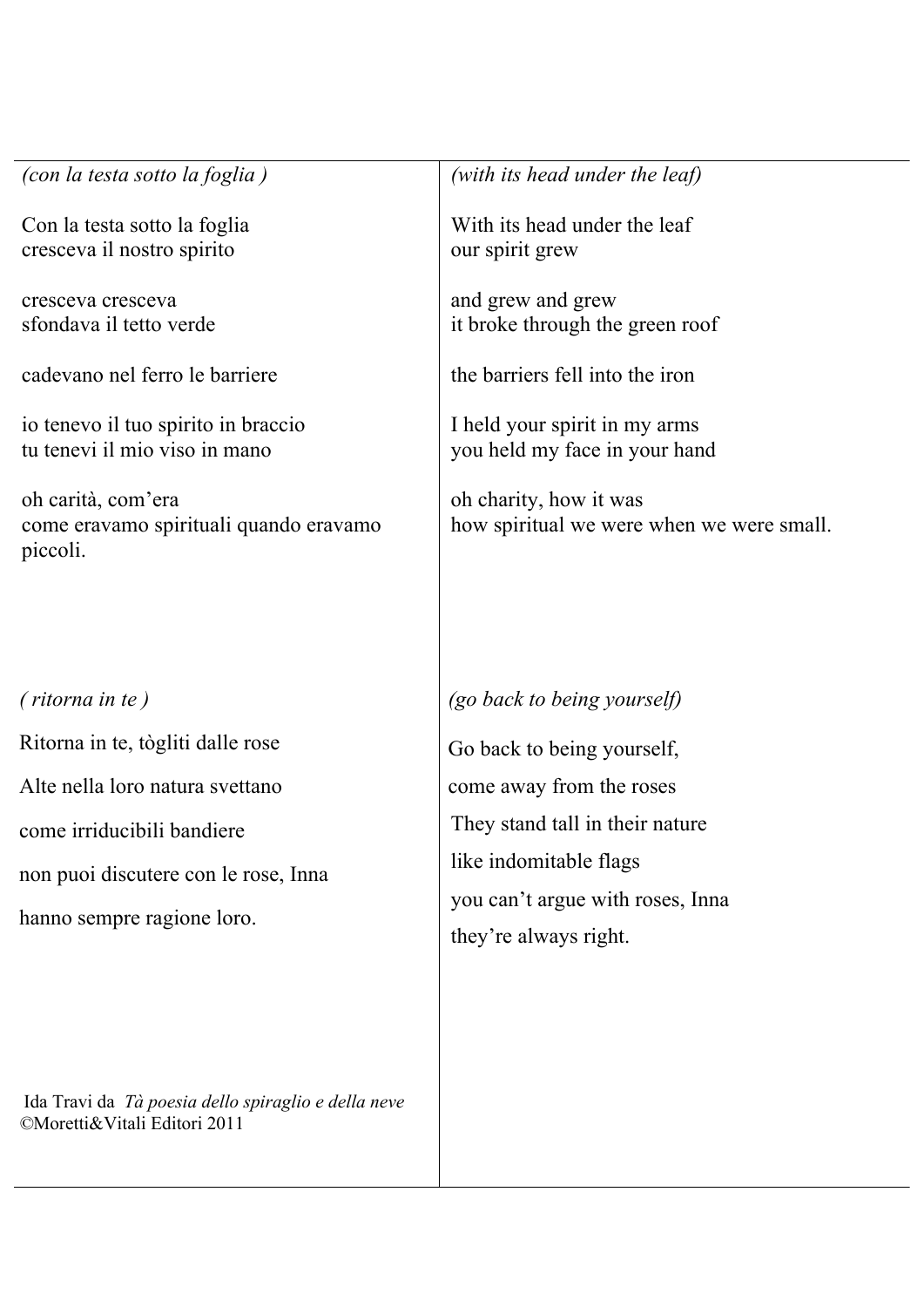# *( poi ti abitui )*

Poi ti abitui. Le cose passano ti abitui. La mosca passa davanti al naso la vedi sparire, ti abitui come una candela, ti abitui, sono cose che non puoi rompere Quando il pettine cade ti abitui è caduto il pettine, tutto qui è caduto per la testa troppo alta tra le stelle Le stelle passano, ti abitui, il camicino passa davanti agli occhi, come una volta come una volta la terra ruota il carro è triste, triste.

Ida Travi from *Tà poesia dello spiraglio e della neve ©*Moretti&Vitali Editori 2011

#### *(dovresti vederli )*

Dovresti vederli amano l'albero come un padre amano il padre attraverso lo schermo come un padre parlante come un padre nascente come un padre chiuso nella goccia all'angolo dell'occhio nel bel mezzo delle cento braccia schiuse.

#### (*then you get used to it*)

Then you get used to it. Things pass, you get used to it. A fly passes in front of your nose you see it disappear, you get used to it like a candle, you get used to it, they're things you can't break. When the comb falls you get used to it the comb fell, that's all it fell because your head was too high in the stars Stars pass, you get used to it, the t-shirt passes in front of your eyes, like before the earth turns like before the dipper is sad, sad.

#### (*you should see them*)

You should see them they love the tree like a father they love the father through a screen like a talking father like a father being born like a father shut up in the drop in the corner of the eye right in the middle of the hundred out-folding arms.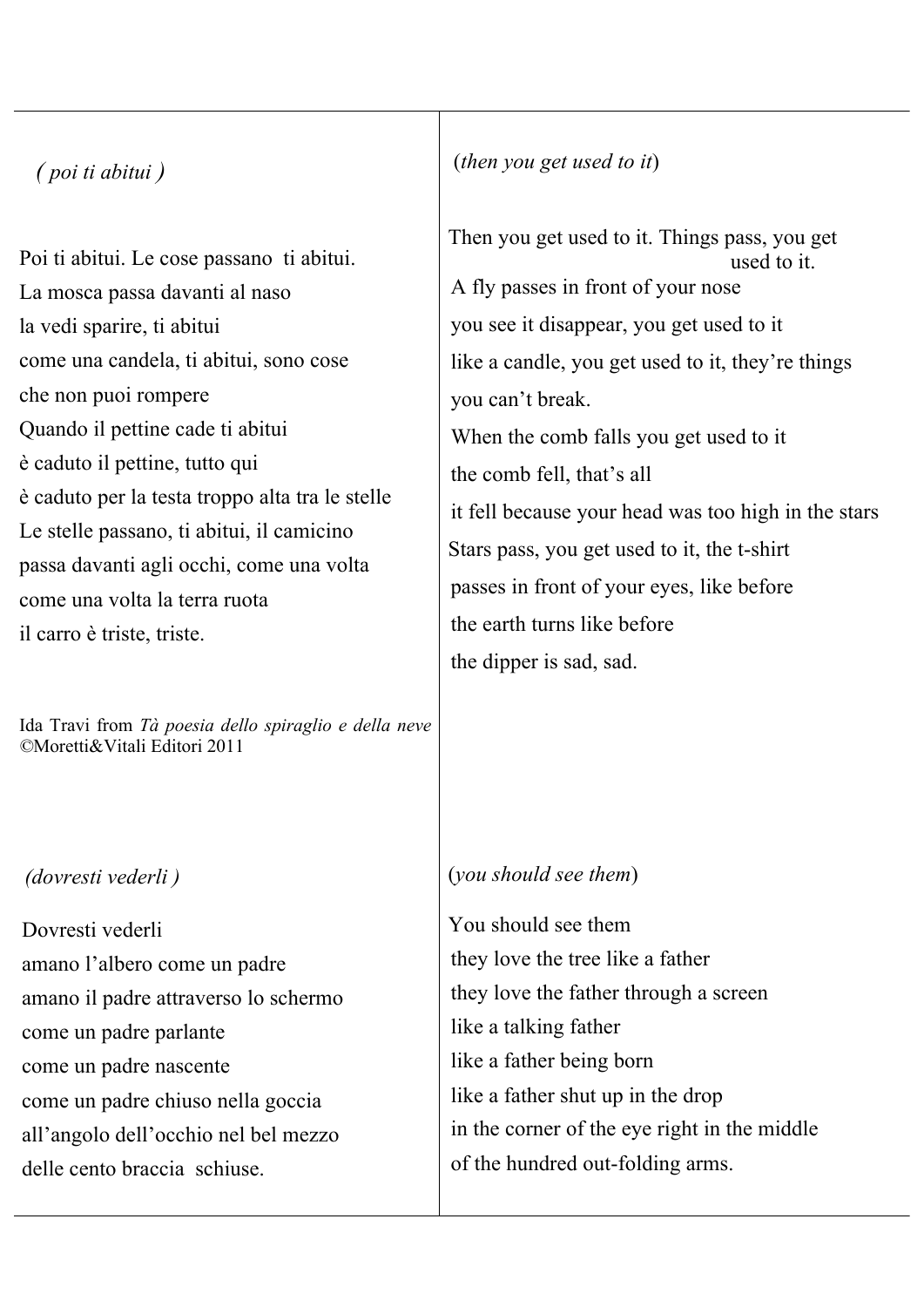# *( come Sasa )*  Come Sasa quando salta la corda come Sasa la foglia cade e m'insegna il modo Mi stanno crescendo i piedi mi si allunga la colonna. Mentre cresco sollevo il bambino alla mia altezza lo illumino. Ida Travi *da Il mio nome è Inna ©*Moretti&Vitali Editori 2012 *(chiamo la neve)* Chiamo la neve come un bambino la neve è un bambino con la testa rossa è un parente lontano, un orso Chiamo la neve e lei viene obbedisce, tutto zittisce, nel nuovo nulla Sotto il grembiule nero, dorme la maglia bianca, sotto la cinta di fuoco brilla il tuo campo nero (*like Sasa*) Like Sasa jumping rope My feet are growing I lift the child up to my height I shed light on him. (*I call the snow*) I call the snow like a child the snow is a child with red hair it's a distant relative, a bear I call the snow and it comes Under the black apron sleeps

là sotto…

Dove è caduta la goccia, dove dal nulla spunta la candida foglia verde.

Ida Travi da *Katrin, saluti dalla casa di nessuno ©*Moretti&Vitali Editori 2015

like Sasa the leaf falls and teaches me the way my spine is lengthening. While I grow

obedient, everything hushes, in the new nothingness

the white shirt, under the wall of fire your black field shines

there below …

Where the drop has fallen, where out of nothing sprouts the candid green leaf.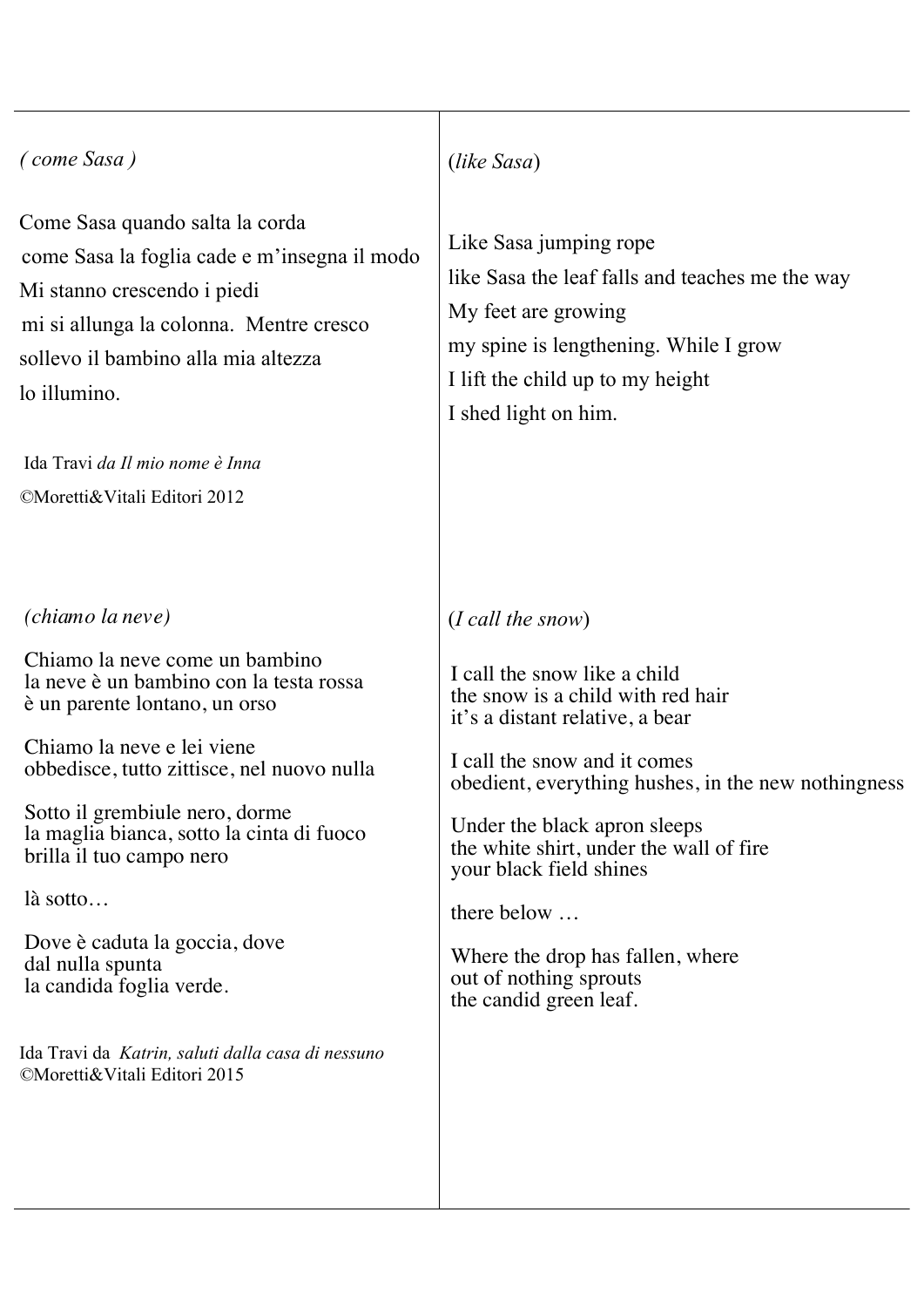# *(cosa fai)*

Cosa fai lì nell'angolo, piangi?

Ti parlo e giri la schiena giri sempre la schiena, tu

Volevi andartene? Volevi forse nascondere qualcosa?

Sono soltanto gocce, Usov

Non è stato il tempo non è stato il vento avanti, entra!

Ida Travi da *Katrin, saluti dalla casa di nessuno ©*Moretti&Vitali Editori 2015

(*what are you doing?*)

What are you doing there in the corner, crying?

I talk to you and you turn your back you always turn your back, you

You wanted to go away, did you? Maybe you wanted to hide something?

They're only drops, Usov

It wasn't time it wasn't the wind courage, come in!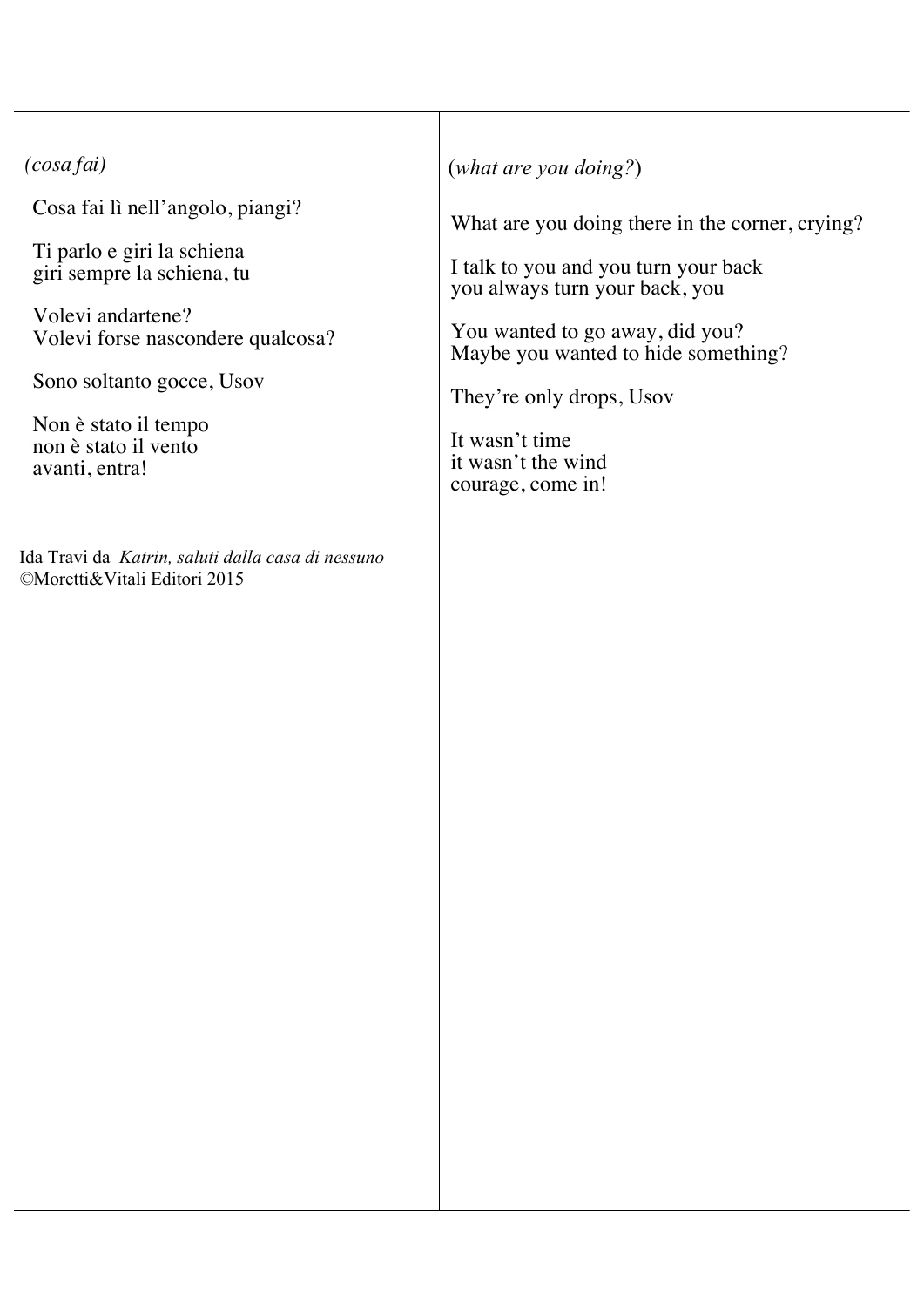## *(voleva togliermi il grembiule)*

Voleva togliermi il grembiule non capisco perché come se fosse suo, il grembiule come se tutte le cose fossero senza tunica

Era buia la corona era rosso il segno sulla porta

Io domandavo: per favore, il nome come mangiando la foglia al volo come prendendo il cuore per la testa

Sopra ogni cosa alzavo la testa  $-$  canta!  $-$ Volevo solo alzare la testa, io volevo solo sapere il nome.

Ida Travi da *Katrin, saluti dalla casa di nessuno ©*Moretti&Vitali Editori 2015

# *(voleva togliermi il grembiule)*

He wanted to take off my apron I don't know why as if it were his, the apron as if all things lacked a tunic

The crown was dark the mark on the door was red

I asked: please, the name like eating the leaf in a rush like taking the heart for the head

I lifted my head above all things  $-$  sing!  $-$ I just wanted to lift my head, I just wanted to know the name.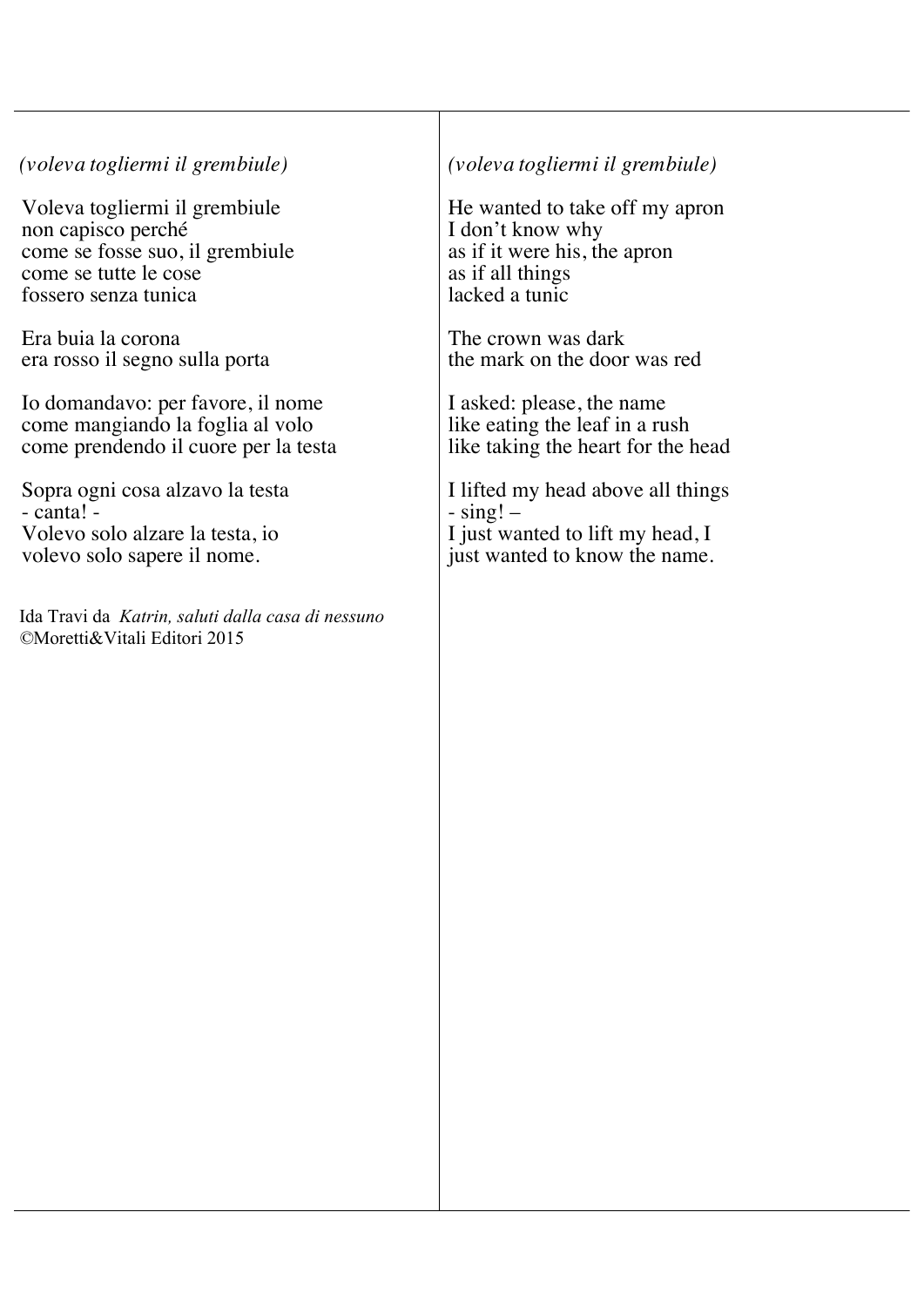#### *(se volete vedere il miracolo)*

Se volete vedere il miracolo tenete la scatola chiusa Lasciate gli animali nella loro natura togliete il recinto al regno di Dio

 Datemi il nastro rosso e poi… seguite il fiume, e poi…

 Fino al ramo nell'acqua fino al ceppo bruciato, più avanti più avanti… fino all'ultima siepe di rovo

 Usciremo da questa storia - credetemi –

 Ida Travi da *Katrin, saluti dalla casa di nessuno ©*Moretti&Vitali Editori 2012

#### *(l'angelo aveva le ali)*

L'angelo aveva le ali io lo tenevo in spalla come un sacco

Mettilo giù, diceva il cielo mettilo giù, non vedi ch'è più grande di te?

L'angelo appoggiava i piedi per terra, la terra era il pianeta delle grazie

Tutto sorreggeva il suo carretto tutto sospingeva la sua ruota.

Ida Travi da *Katrin, saluti dalla casa di nessuno ©*Moretti&Vitali Editori 2015

(*if you want to see the miracle*)

If you want to see the miracle keep the box shut Leave the animals in their nature remove the fence from God's realm

Give me the red ribbon and then…follow the river, and then…

Up to the branch in the water up to the burnt stump, further further…up to the last bramble bush

We'll get out of this story<br>- believe me -

#### (*the angel had wings*)

The angel had wings I held him on my shoulders like a sack

Put him down, said the sky put him down, can't you see he's bigger than you?

The angel rested his feet on the earth, the earth was the planet of graces

Everything held up his wagon Everything pushed his wheel.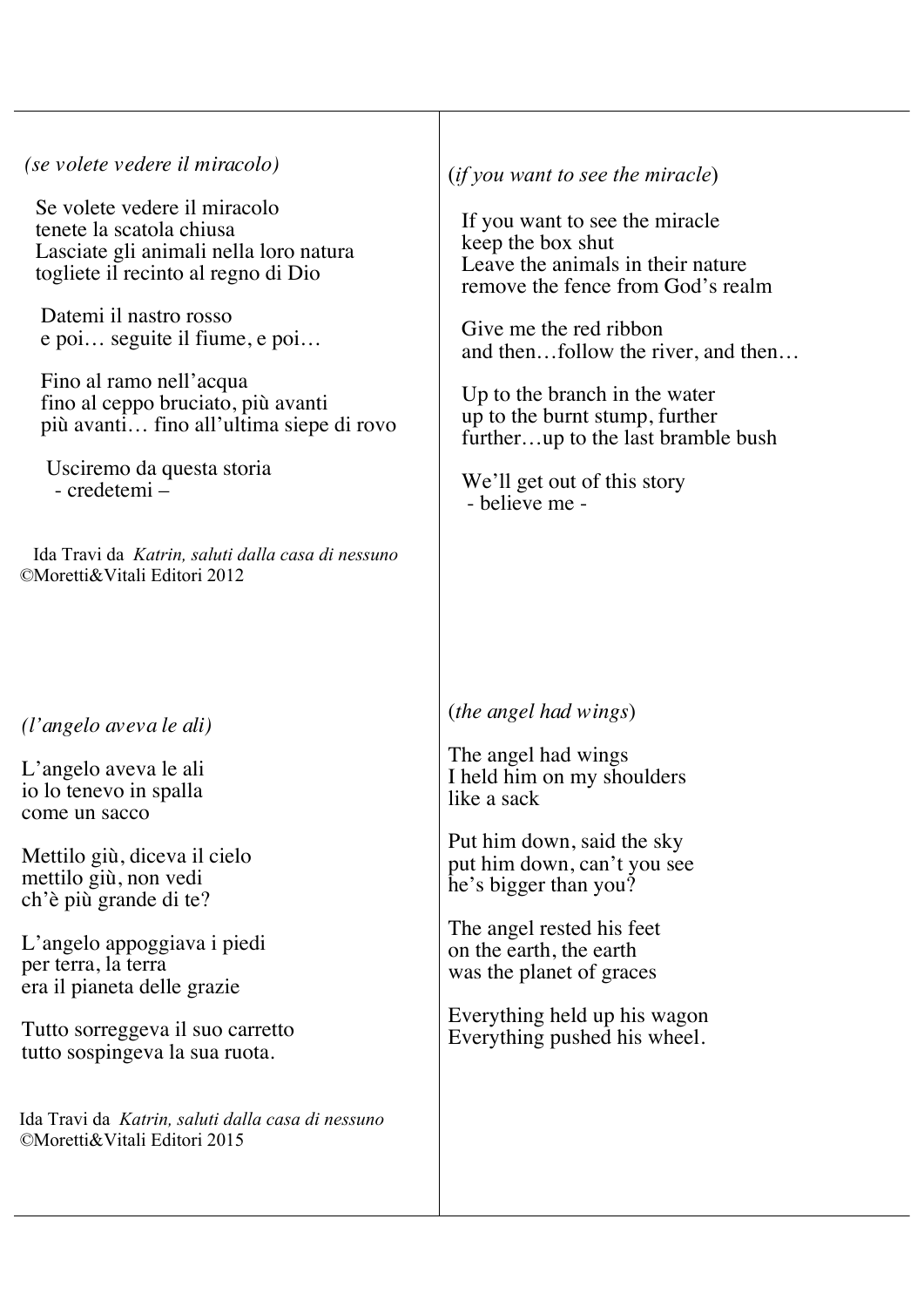## *(tu piangi di notte)*

Tu piangi di notte e fuori cade la neve, silenziosa, silenziosa Io tengo le scarpe in mano splendenti, splendenti nel bianco corridoio della neve

Tu piangi di notte e fuori, l'albero canta nel buio. Io tengo il vestito in mano splendente, splendente nel bianco corridoio della neve

Questo è un pianto, quello pure questo è un filo, quello pure…

– è solo il tempo, è solo vostro padre –

E quando entrerò nell'assemblea ve lo giuro, lo dirò due volte: ci guarda la neve alla finestra ci guarda, ci guarda…

 Ida Travi *Dora Pal, la terra ©*Moretti&Vitali Editori 2017

# (*you cry in the night*)

You cry in the night and outside the snow falls, hushed, hushed I hold my shoes in my hands shining, shining in the white corridor of snow

You cry in the night and outside, the tree sings in the dark. I hold my dress in my hands shining, shining in the white corridor of snow

This is a lament, that too this is a thread, that too…

-- it's only time, it's only your father --

And when I enter the assembly I swear, I'll say it twice: the snow is watching at the window it is watching, it is watching…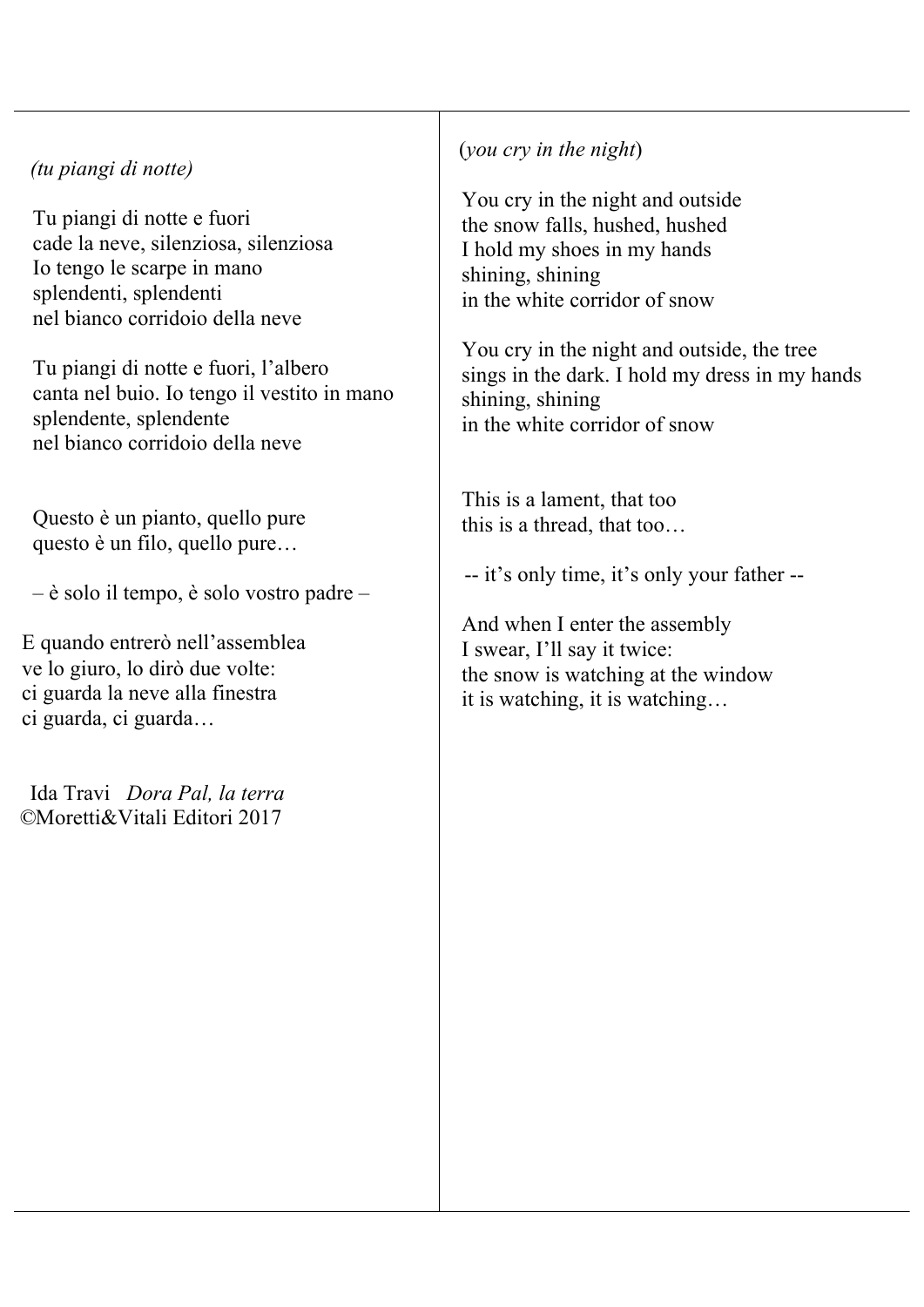| (date retta)                                                                                                            | ( <i>listen</i> )                                                                                       |
|-------------------------------------------------------------------------------------------------------------------------|---------------------------------------------------------------------------------------------------------|
| Date retta a quel che dice la vecchia                                                                                   | Listen to what the old woman says                                                                       |
| Se dico - porta il sasso, porta il sasso<br>se dico - porta il fuoco, porta il fuoco                                    | If I say $-$ bring the stone, bring the stone<br>if I say - bring the fire, bring the fire              |
| Dovete farlo e basta, una non diventa così<br>per niente, una lo sa se è giusto<br>E non state qui a discutere, nessuno | You have to do it, that's all, a woman doesn't get<br>like this<br>for nothing, she knows if it's right |
| può parlare per un altro: è la legge                                                                                    | And don't start arguing, no one<br>can speak for another: it's the law                                  |
| Ida Travi Dora Pal, la terra                                                                                            |                                                                                                         |
| ©Moretti& Vitali Editori 2017                                                                                           |                                                                                                         |

| $(la \ luce)$                            | (light)                                      |
|------------------------------------------|----------------------------------------------|
| La luce ti darà la solitudine            | Light will give you solitude                 |
| sotto sotto c'è la solitudine            | underneath it all there is solitude          |
| Scende dall'alto del campanile           | It comes down from the top of the bell tower |
| la solitudine                            | solitude                                     |
| Sola è la brocca, sola la fontana        | The pitcher is alone, the fountain alone     |
| sola la pietra, solo il ramoscello       | the stone is alone, the twig alone           |
| Forte ti farà la solitudine, nei sandali | Solitude will make you strong, in sandals    |
| hai la solitudine                        | you have solitude                            |
| Dormono in solitudine le bestie          | Animals sleep in solitude                    |
| dormono i bambini                        | babies sleep                                 |
| poi viene qualcuno e mostra la lettera   | then someone comes and shows the letter      |
| Allora alzatevi – dite qualcosa          | So get $up - say$ something                  |
| dite qualcosa alla rosa rossa            | say something to the red rose.               |